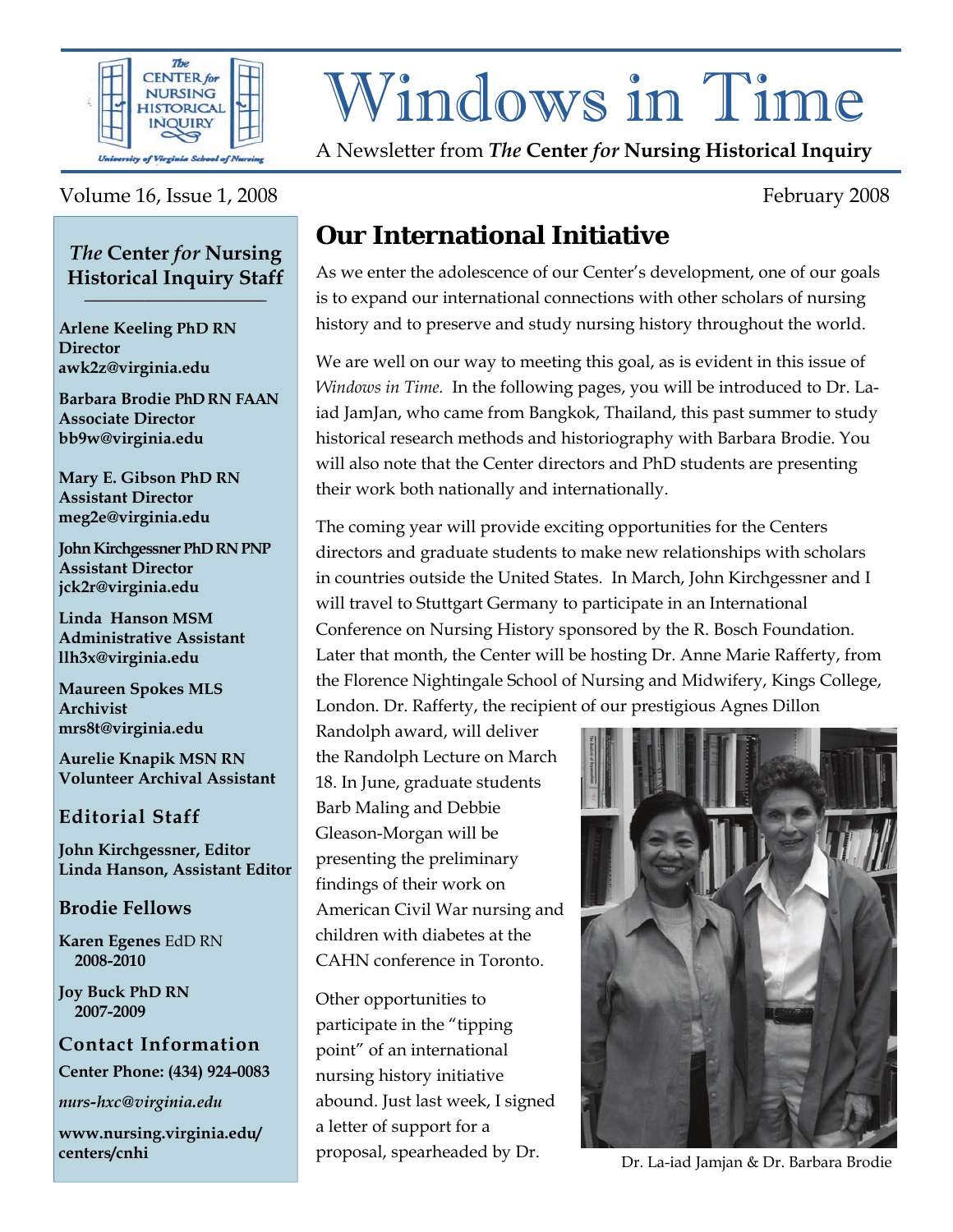

**The Center for Nursing**  $\overline{\textbf{Historical Inquiv}}$ **especially emphasized (CNHI), established at the University of The goals of the Center Virginia in 1991 to include the collection of support historical materials, the promo-scholarship in nursing, tion of scholarship, and is dedicated to the the dissemination of preservation and study historical research of nursing history. findings. The development of advanced clinical nursing practice, and the clinical specialty organizations that represent the various practices, is a major focus of the Center. The goals of the Center include the collection of materials, the promotion of scholarship, and the dissemination of historical research findings.** 

#### *(Continued from page 1)*

Barbra Wall at the University of Pennsylvania and supported by numerous colleagues from around the world, to form an international nursing history group as part of the International Council of Nurses. Such an organization will foster scholarship among nurse historians throughout the world.

Some would say that global initiatives are a 21st century phenomenon, and indeed with the speed of air travel and the instant communications available via email, cell phones, and teleconferencing, the world does seem smaller. But as is evident in our history, nurses have been involved internationally since the formal establishment of the ICN in 1899 and, more informally, long before that. Indeed, early in the 19th century numerous women religious traveled across the globe to provide care. Among these were two groups under investigation by doctoral students at UVA. Liza Zerull is researching the Lutheran Deaconesses who traveled to America from Germany in 1849, and Anne Cockerham is studying the Catholic Mission sisters who, after serving in remote villages of India, returned to the United States during World War II to provide care to mothers and babies in New Mexico. These are proving to be exciting projects, which will add to our focus on health care both in the U.S. and abroad. I hope that you will join us for some of the presentations!

Plen While

#### **Keeling Receives Dock Award**

Arlene Keeling, now President of the American Association for the History of Nursing, was named the recipient of the Lavinia L. Dock Award for exemplary historical writing for her recent book *Nursing and the Privilege of Prescription, 1893- 2000.* She received her award at the association's annual conference in White Plains, NY, September, 2007.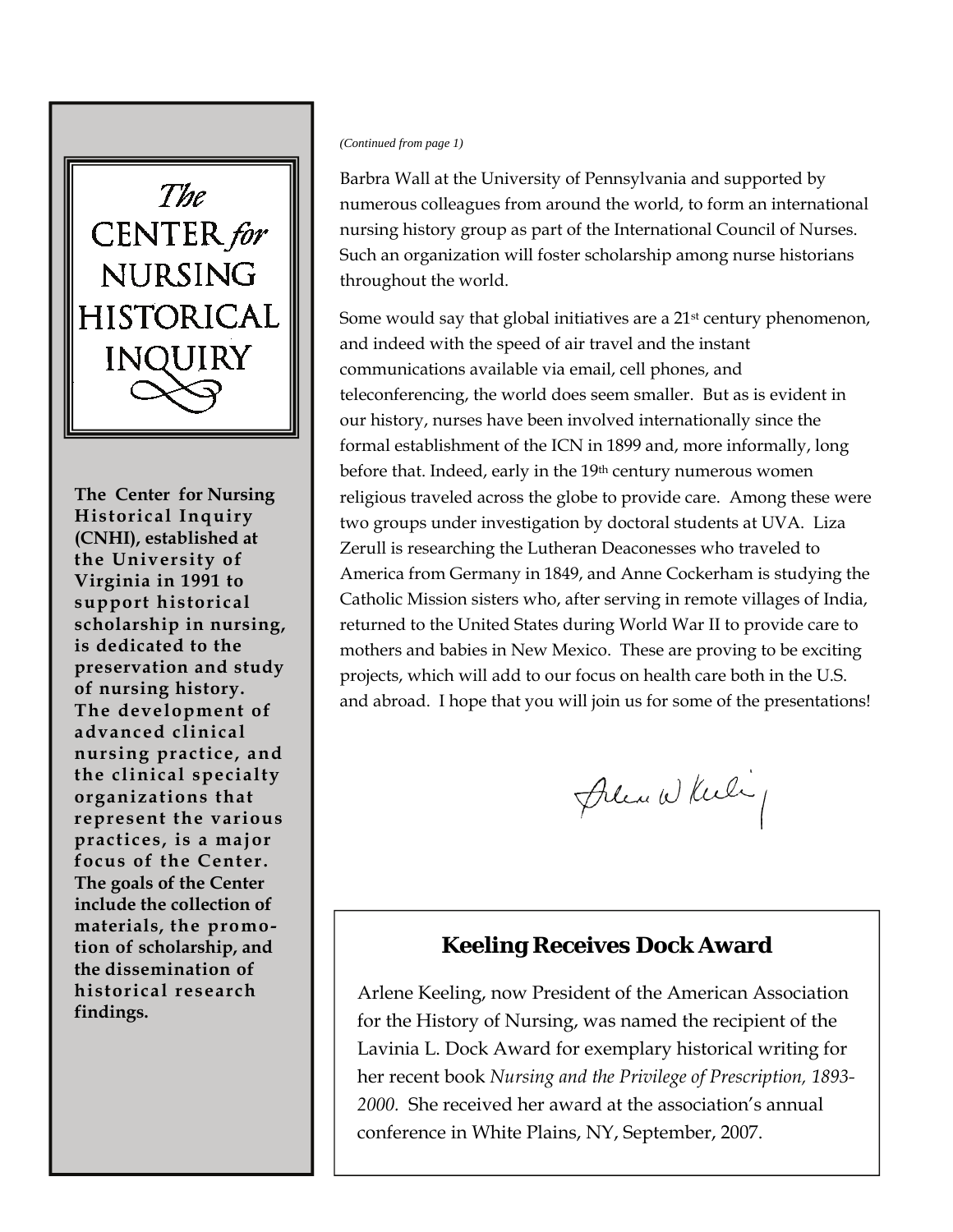# **Center News**

#### **2008 History Forums**

#### **McLeod Hall Room 5044 12:00-1:00 PM**

#### **January 29, 2008**

*"You'd think it was a fairy tale": Letters of a Child with Diabetes Before and After the Discovery of Insulin, 1921-1922.* 

Debbie Gleason-Morgan MSN, RN, CPNP UVA School of Nursing Doctoral Student

#### **February 19, 2008**

*"King's Daughters babies don't die": Child Health in Norfolk, VA, 1897-1924.* 

Mary E. Gibson PhD, RN CNHI Assistant Director

#### **Congratulations!**

Doctoral candidate Anne Cockerham successfully defended her dissertation proposal, entitled Nurse-Midwives and the Catholic Maternity Institute: 1944- 1968 on October 18, 2007.

Barbara Maling, one of our doctoral students passed her comprehensive examination in February. Ms. Maling's research focuses on nursing care providers during the American Civil War.

#### **Graduate Achievements**

Dr. Jennifer Telford, 2007 U.Va. graduate in nursing history, will present "Care Amidst Nursing Shortage: The Relationship between the American Red Cross and the Navy Nurse Corps during World War I" as part of the Surgeon General's Speaker Series in Bethesda, MD on April 29, 2008.

#### **The Agnes Dillon Randolph Lecture March 18, 2008**



Anne Marie Rafferty, RGD, DN, Dean of the Florence Nightingale School of Nursing and Midwifery, King's College London, is the recipient of the 2008 Agnes Dillon Randolph Award. Dr. Rafferty, a renowned nurse historian whose research interests also include healthcare services and policy analysis, will be in Charlottesville to receive the Randolph Award and to present this year's Randolph Lecture:

> *Emblems of the Empire: British Nurses in the Colonies, 1898-1946*

> > U.Va. School of Nursing McLeod Hall Auditorium 4:00-5:30 p.m.

Reception, sponsored by the Beta Kappa Chapter of Sigma Theta Tau, to follow.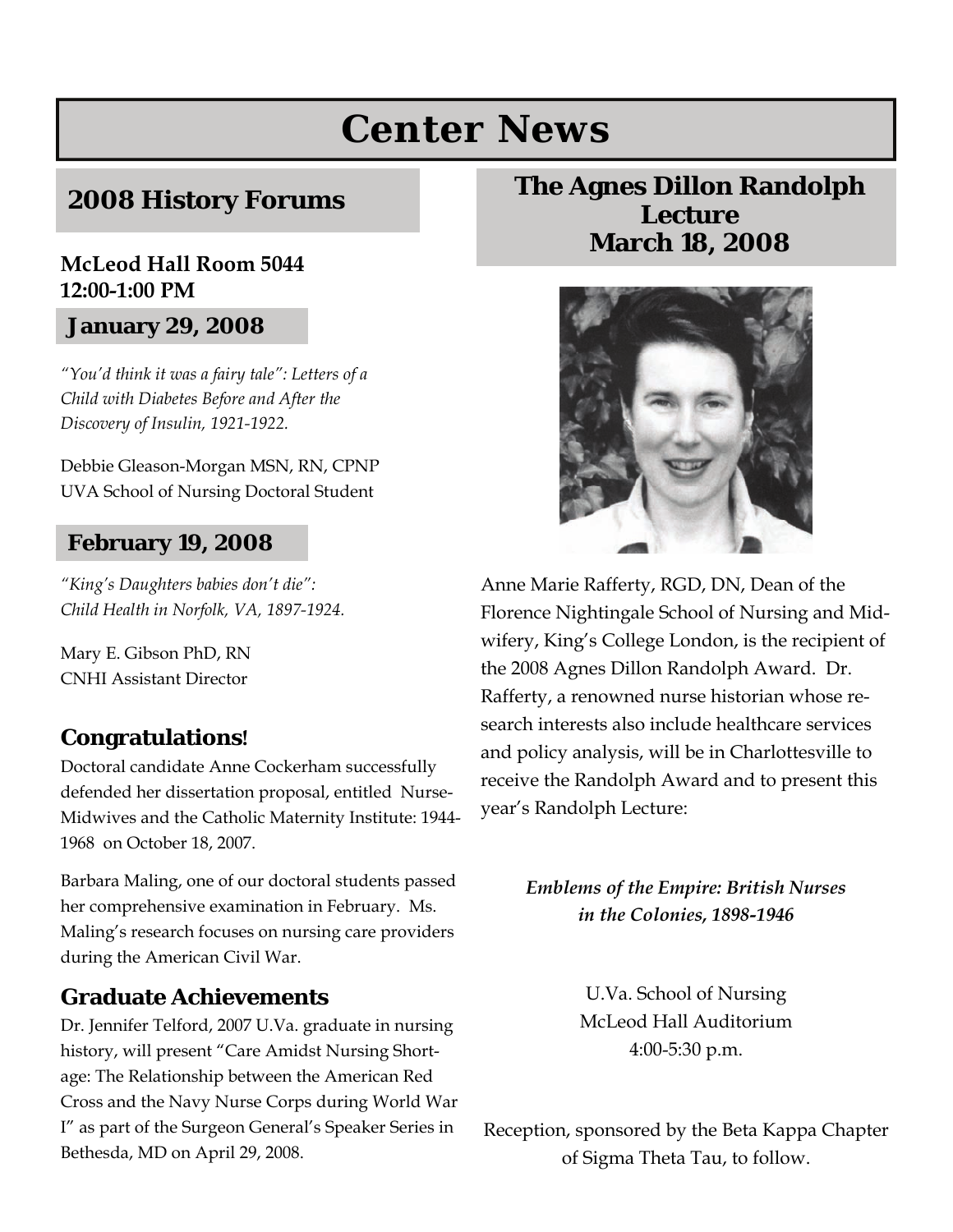# **Center News**

#### **Staff Awards, Presentations, Publications &Accomplishments:**

**Brodie, B.** (September 16, 2007) "Licks the joints but bites the heart" of children: Rheumatic Fever. CNHI Nursing History Forum, Charlottesville, VA.

**Brodie, B.** (September 29, 2007) "Fixen my Brokened Heart" in the La Rabida Children's Sanitarium 1932- 1950s. American Association for the History of Nursing Conference, White Plains, NY.

**Brodie, B.** (November 16, 2007) Discussion of David Oshinsky's Polio: An American Story. Charlottesville-Albemarle Library Northside Branch.

**Gibson, Mary E.** Research committee for "The History of Cancer Care at the University of Virginia."

**Keeling, A.** Editorial board of the Nursing History Review.

**Keeling, A.** (September, 2007) Lavinia L. Dock Award for exemplary historical research and writing (BOOK: *Nursing and the Privilege of Prescription),*  the American Association for the History of Nursing.

**Keeling, A.** (2008). Review of *Fever of War: the Influenza Epidemic in the U.S. Army during World War I.* by Carol R. Byerly. (New York: New York University Press, 2005) for *Nursing History Review,* (16): 250-251.

**Keeling, A.** (September 11, 2007). "Nursing and the Privilege of Prescription, 1893-2000." Invited paper and book signing. Beta Kappa Chapter, Fall Research Meeting. The University of Virginia.

**Keeling, A.** (PI). *Nursing and Pandemic Influenza, 1918-1919, In Philadelphia and Seattle.* U.Va. School of Nursing Center for Nursing Research. Intramural Funding. Funded Summer, 2007.

**Kirchgessner, J.** (September 29, 2007) "Nursing Service is Over the Budget…" Reappraisal of the Cost of Nursing at the University of Virginia Hospital, 1945-1965." American Association for the History of Nursing Conference, White Plains, N.Y.

#### **Student Presentations & Publications:**

**Cockerham, A. Z.** (September 29 , 2007) Paper Presentation: "We are but Guests in the Marvelous Process of Birth:" Nurse-Midwives at the Catholic Maternity Institute, 1944-1968; American Association for the History of Nursing, White Plains, NY.

**Cockerham, A. Z.** (2008) Review of, *Nursemidwifery: The birth of a new American profession*. by Laura E. Ettinger. (Columbus, Ohio: The Ohio State University Press, 2006) for *Nursing History Review*, (16): 245-246.

**Cockerham, A. Z.** (September, 2007) Competitive Student Research Award (Grant), the American Association for the History of Nursing.

**Zerull, L.** (September 29, 2007) Nurses from the Parish: The Baltimore Lutheran Deaconess Motherhouse, 1895 – 1903; American Association for the History of Nursing, White Plains, NY.

Ganske, K.; **Zerull, L.;** Guinn, C.; Dowling, G.; Tagnesi, K. (2007). "Reaching across the Pond: A Global Exchange Between Health Systems." *International Nursing Review,* 54, 295-300.

#### **2007 Undergraduate Nursing History Award**

The recipients of the 2007 Undergraduate Nursing History Award are Erika Atzl, Jessica Brown, Ashley Inniss, Traci Kelly, Jillian Rubino, and Keller Stone. Their research paper entitled *The Blue Ridge Sanatorium and Tuberculosis Nursing*, focused on the history of the Blue Ridge Sanatorium and the nursing care provided to patients with tuberculosis during the first half of the 20<sup>th</sup> century. The award, presented during Family Weekend in October, is sponsored by the School of Nursing Alumni Association and recognizes excellence in historical research by undergraduate students.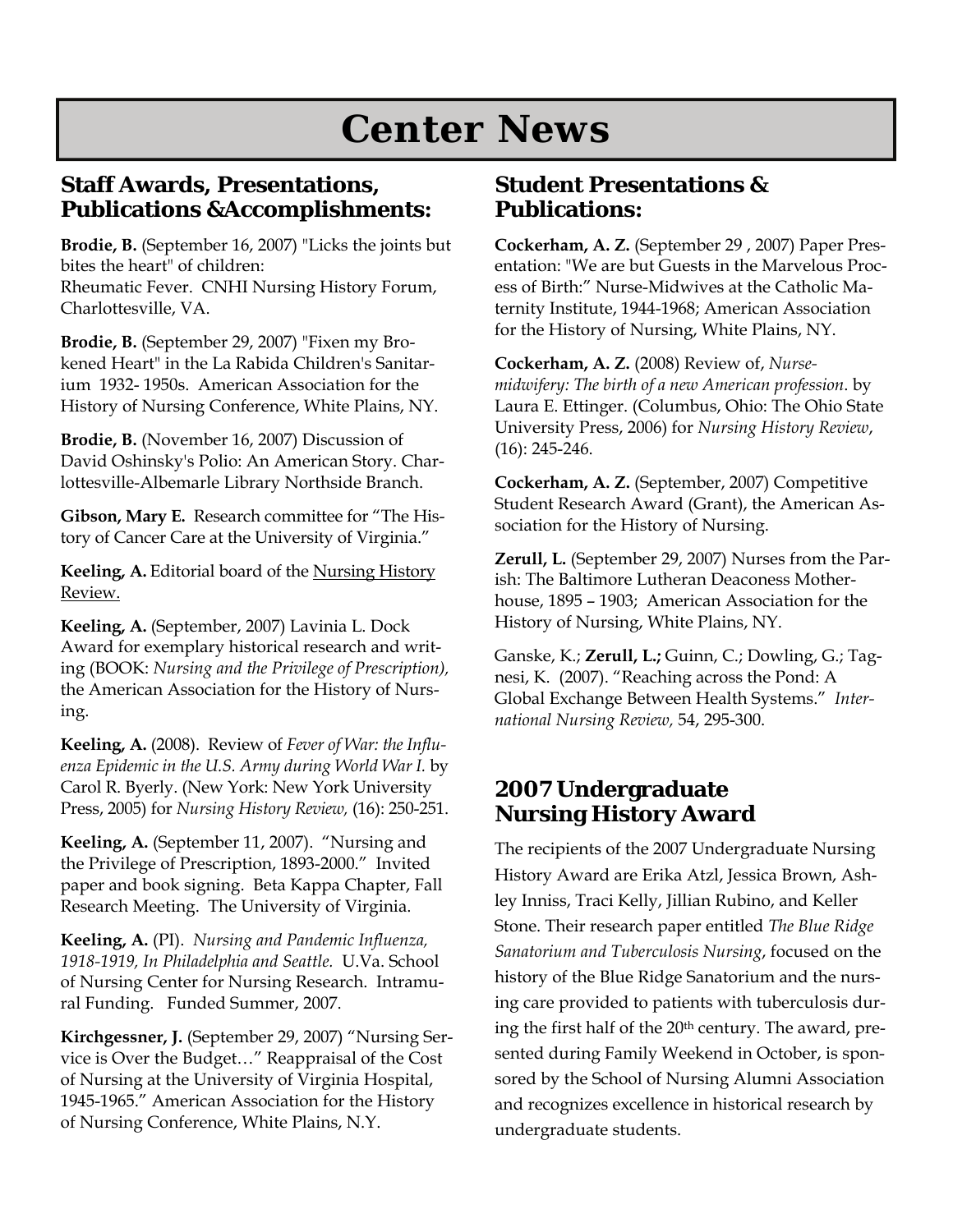# **Center News**

#### **2008 Barbara Brodie Nursing History Fellow**

**Dr. Karen Egenes**, EdD, RN, Associate Professor, Marcella Niehoff School of Nursing, Loyola University of Chicago, is the 2008 recipient of the Barbara Brodie Nursing History Fellowship. Her research is entitled "In Pursuit of the Great White Plague: The Work of Nurses in the Chicago Metropolitan Tuberculosis Sanatorium, 1915-1970." This project will build on her previous study of the history of the American Lung Association of Chicago and will describe the evolution of tuberculosis nursing. To collect her data, Dr. Egenes will draw on materials from archival collections as well as conduct a series



of oral histories with nurses who worked for the Metropolitan Tuberculosis Sanatorium. She will present preliminary results of this study in the Center's November 11, 2008 History Forum.

#### **Visiting Scholar from Thailand**

In fall, 2007 the Center hosted a Visiting Scholar from Bangkok, Thailand. Dr. La-iad JamJan, a midwife and Director of the Boromarajonani College of Nursing Nopparat Vajira, traveled to the Center to work closely with Barbara Brodie on a historical project to document the development of Thai professional nurse



midwives. She also came to learn from Center staff about the process of establishing nursing archives because she wishes to develop an archives of historical documents that attest to the development of professional nurse midwives in Thailand.

Aside from working with Drs. Arlene Keeling, John Kirchgessner and Mary Gibson, Dr JamJan included in her visit to the U.S. trips to the University of Pennsylvania Barbara Bates Center for the Study of Nursing History, the Rockefeller Archives, the Library of Medicine, and visited nurse historians and archives in Chicago. Dr JamJan hopes to receive government funding for her historical project on Thai nurse midwives. We wish her great success in this interesting and worthwhile project.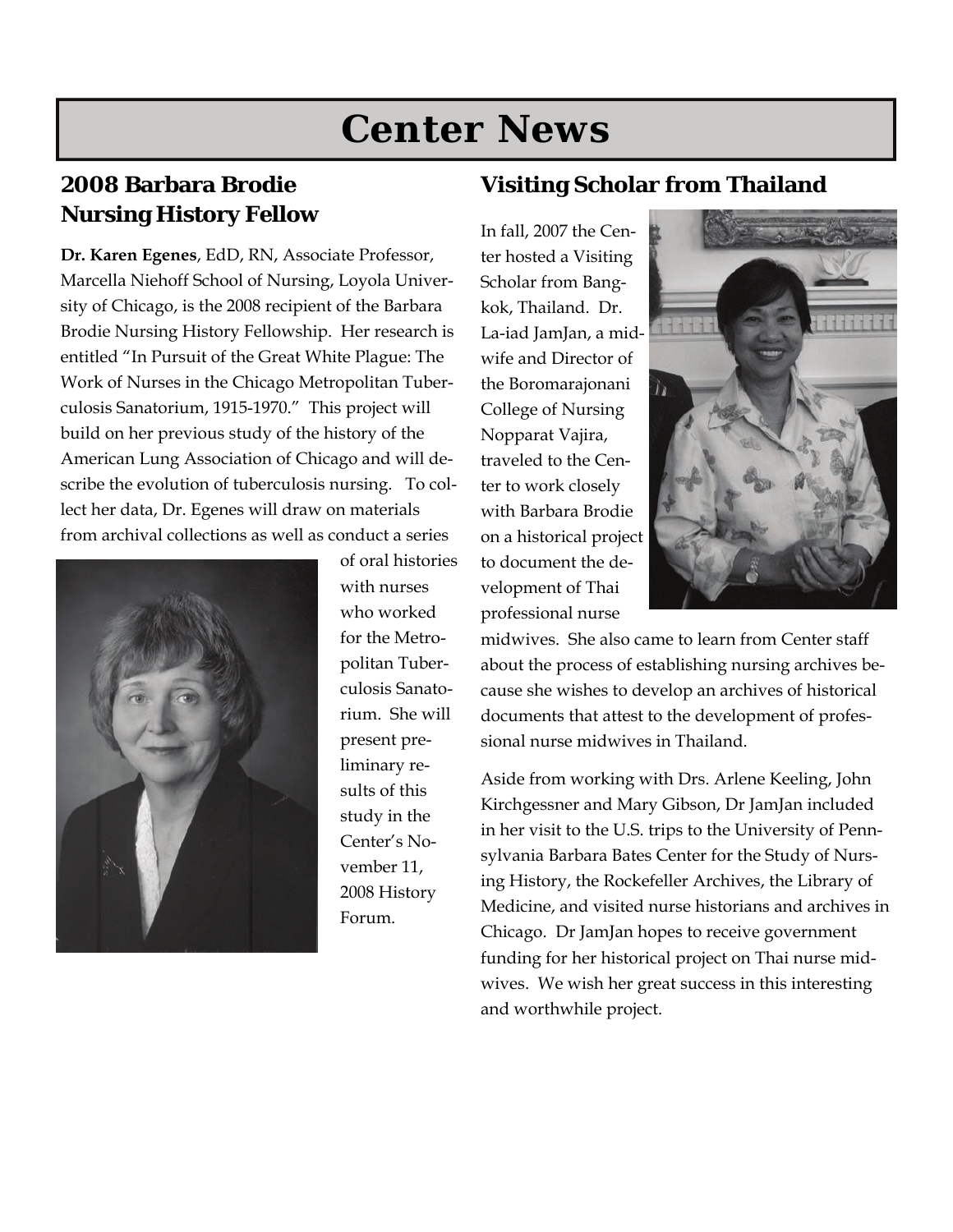# **Notes from the Archivist**

Recently I inventoried and organized the Small Collections housed in the Center. Many of these collections are so small they do not even merit their own box. However, each of these small collections holds material of as much historical value as the Center's larger collections. My challenge was not only to discover what was in the collections, but to organize them so that they could be used and understood.

When it comes to archives, beauty is in the eye of the beholder. Nursing papers cracked and yellowed with age may be obsolete to some, but they may also represent a piece of a missing puzzle in nursing historical inquiry. One entire box of the Center's Small Collections is filled with student nursing notes. Within this box are notes recorded by Eula McGhee Stith who diligently recorded terminology, nursing ethics and pharmacology in the early-19<sup>th</sup> century when opium and cocaine were valued for their medicinal properties. Lois Miller Pilch likewise kept meticulous notes from her Practical Nursing course on topics ranging from making a bed to making a mustard plaster. The Collections also contain First Aid booklets over one

ı

Lecture I. Dr. Underkill. nov. 16, 1906. The Graces of the nurse There are many graces or beauties which a young woman who is studying to become a mirse, should either posses at the elart or else cultivate. These characteristics she must possess in order to become a true nurse. I irst among these graces is courage. The nurse must be willing to reach out to meet

new dangers and difficulties. She must overcome these dangers even at the cost of her life, if necessary

another great grace is calmness. The mirse must at all times be self-possessed for her ourn good and for the welfare of those about her. Fearful people are more susceptible to contagion than calm people.

Cleanliness is another important grace. I is said, Cleanliness is next to Godliness" I tri the duty of the nurse to spread clean liness of body and soul, everywhere cof she herself has not attained a high standard of clean aneas her patients will not have faith in her doctrine People in order to be influential must practice what they preach.

hundred years old. *First Aid to the Injured,* by Lee H. Smith, informs readers that "the early stages of many diseases can be checked and the poisons thrown out of the body by the use of a good laxative made up of Mayapple, aloes, and jalap…"

Other papers in the Small Collections discuss nursing associations, specialty nursing and how the history of nursing was taught during the mid-20th century. Through generous donations of individual nurses, many of whom are UVA School of Nursing Alumnae, and family members the Center's Small Collections now include sixteen boxes. These collections though small provide an enriched understanding of the profession and the lives of those who practiced daily the science and the art of nursing.

Mauren Spokes

Student Nursing Notes, Ester J. Crim, 1906. CNHI Small Collections, Box 10, Folder 15.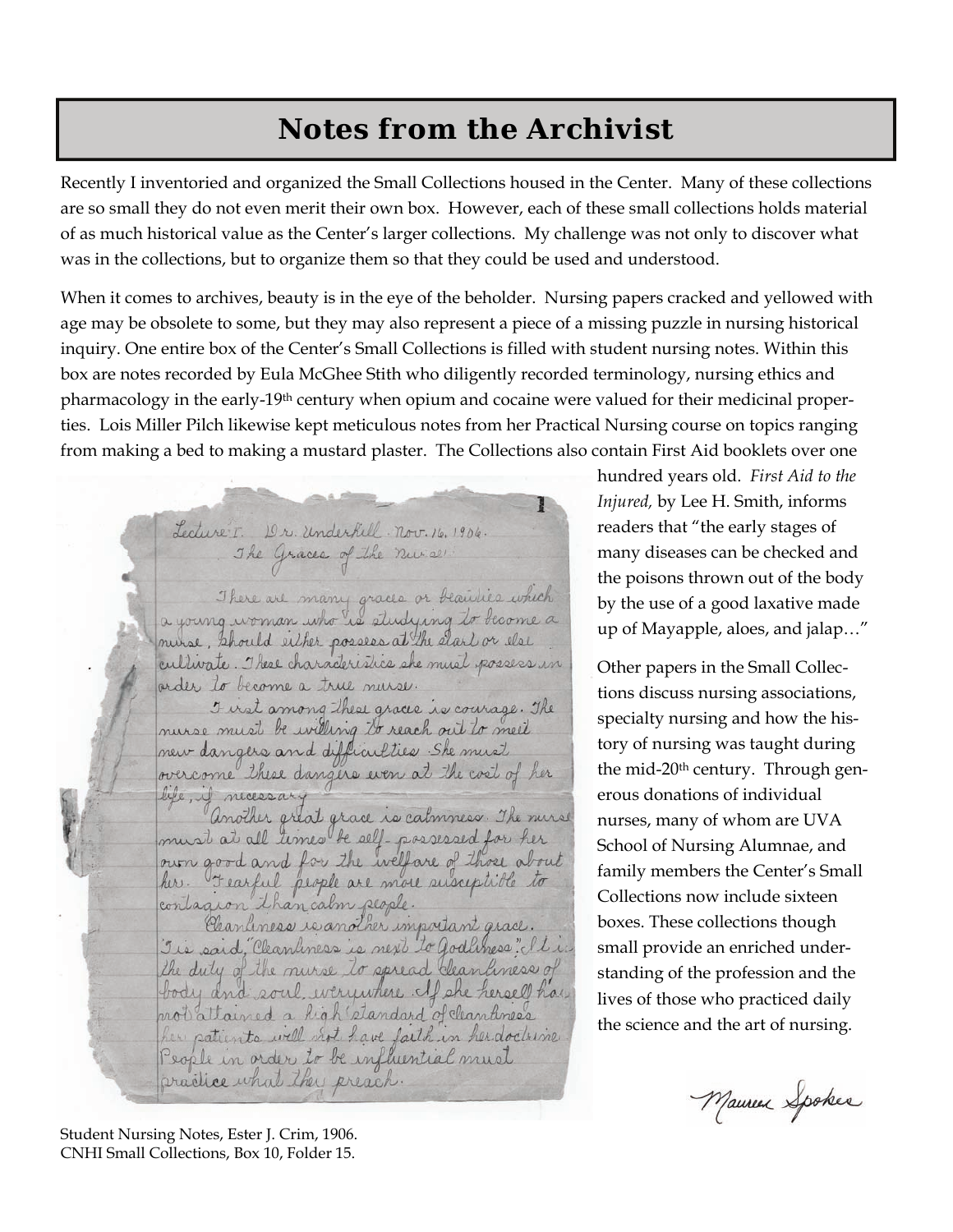### "The Prevention of Suffering is as Much Her Work as Nursing:" Origins of the City Union of the King's Daughters Health Work in Norfolk

Mary E. Gibson PhD, RN, CNHI Assistant Director Assistant Professor, U.Va. School of Nursing, meg2e@virginia.edu

In January of 1897, forty year old Edith Nason, an "eminently qualified" graduate nurse of St. Luke's Hospital in Chicago, assumed her new role as visiting nurse for the Norfolk City Union of the King's Daughters (CUKD). She secured a room at the YMCA, which became her first office, and under the direction of the CUKD, began her sixteen years of service providing care to the sick poor of all ages in Norfolk, Virginia, a city of about 45,000 people. Nason saw more than 1771 patients that first year.

Edith Nason's hiring followed a decade of growth for the non-denominational, Protestant Christian women's organization in Norfolk. The Norfolk CUKD was part of a national movement founded in New York by Margaret Bottome, the influential wife of a Methodist Episcopal minister. They adopted the motto "not to be ministered to but to minister…In His Name." Other prominent women soon learned of the "sisterhood of service." One of these, Mrs. Eliza Scott of Norfolk, set up one of the first Virginia "circles," as the charitable groups were called. The King's Daughters focused on education, temperance and evangelization, charity work and work among invalids. When the seventeen circles of Norfolk united to form the CUKD in 1896, they chose visiting nursing as their focus.

The setting was right. Virginia's Progressive Era health and welfare professionals were overwhelmed by the needs of many poor whites and blacks who had relocated to cities seeking work. Norfolk's water-based industries attracted disenchanted tenant farmers, immigrants and countless others desperate to improve their circumstances. In the burgeoning

and segregated city, infants and children died at alarming rates, and Health Department estimates indicated that black infants died at approximately three times the rate of white children. Progressive reformers believed the power of science, efficiency and cooperation could help solve these intractable problems of society. Children were a major focus of progressive efforts. At the turn of the 20<sup>th</sup> century, Virginia's education, health and welfare systems were restructuring in an attempt to manage the enormous changes resulting from reconstruction and the complete reordering of antebellum society and its economic basis.

The privileged women of the King's Daughters circles acted as the lady managers of the visiting

nurse program; they provided supplies, raised money to pay the nurse, secured and organized linens, made friendly visits, established



Our Staff

rules of the Photo courtesy of King's Daughters Hospital, Norfolk, Virginia.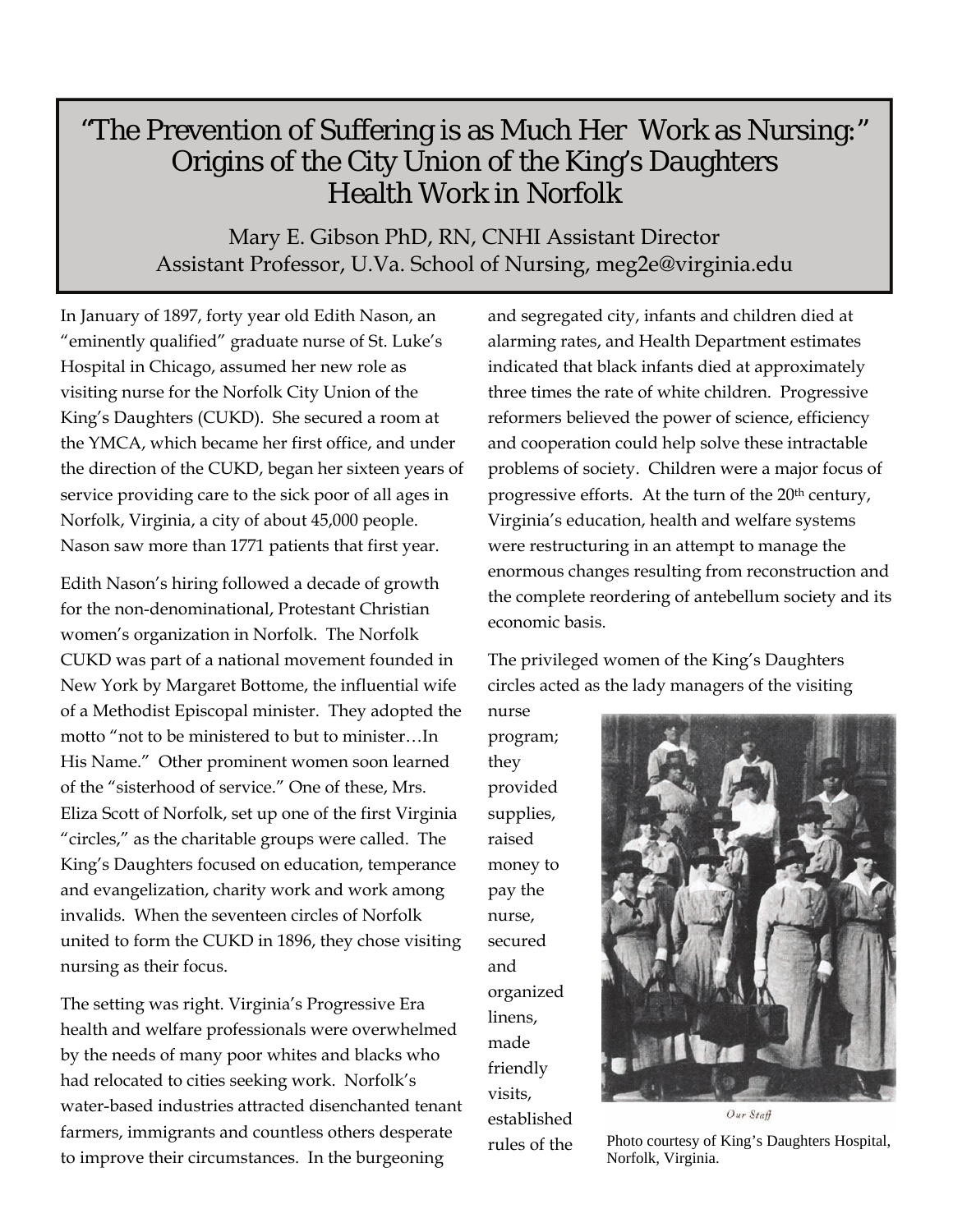Nurse Committee and sought referrals from physicians, ministers and other agencies. Physicians frequently provided voluntary services to direct the nurse's work. Margaret Roper, the President of the CUKD, ran a very tightly organized program, harnessing the cooperation of the circles as well as multiple municipal and community agencies. Her leadership also guided the fledgling nurse service to use the most scientifically up to date methods.

Within a short decade, the visiting nurse service grew to include an additional trained nurse and a pupil nurse from Norfolk's Protestant Hospital. The nurses' mission outlined in the 1907 *Annual Report* suggests clear awareness of the broader instructive visiting nurse efforts going on throughout the country:

> The Visiting Nurse is an important factor in the philanthropic work of all large cities. She works in connection with the Board of Health…with physicians among the poor whenever called upon. She at the same time discovers, alleviates and prevents suffering. Prevention of suffering is as much her work as nursing; through her many children are saved from growing up blind, cripple or deaf, she has to work upon the ignorance of parent to allow the child to be cured of its infirmities.

Health education was foremost in the mission of the CUKD, as was the motivation to improve the health of the city. Personnel and programs were added steadily, and included a summer baby nurse, a nurse assistant, housekeepers, milk and food distribution assisted by a community supported Milk and Ice Fund, maternity care, a tuberculosis clinic, and a seaside camp for children. The first black nurse, Miss Eva Davis joined the staff in 1910, and demands on her time were so great that within a month the CUKD hired an additional black nurse.

The early hiring of a black nurse was profoundly

significant in this southern segregated society. Providing care to black patients was problematic for white nurses. White nurses cared for black patients prior to 1910, but socially imposed boundaries existed that circumscribed their practice. The "bed" care of black men in particular challenged existing mores, demanding close proximity and potentially inappropriate intimacy with white nurses. The addition of black nurses, despite the necessary inconvenience of separate sickroom supplies for black patients, permitted white nurses to remain above reproach while they allowed the CUKD to provide charitable care to all who needed it. By 1913, the CUKD employed 5 white nurses and 4 black nurses who made 8,423 visits to white patients and 7,851 visits to black patients that year.

In 1912, Edith Nason, long revered by the King's Daughters, died suddenly after 16 years of service to the CUKD. Despite a history of organic heart disease, she chose to continue her exemplary work among Norfolk's poor knowing that the physical demands of such work might "end her earthly career" at any time. In 1914, Ethel Smith, a graduate of St. Luke's Hospital in New York City, replaced

Nason and took over the supervision of 6 white and 3 black nurses and the work that her predecessor had initiated. Recognizing children's great needs, Smith established a "Baby



 $\frac{1}{\text{Clinic}}$ " in Photo courtesy of King's Daughters Hospital, Norfolk, Virginia.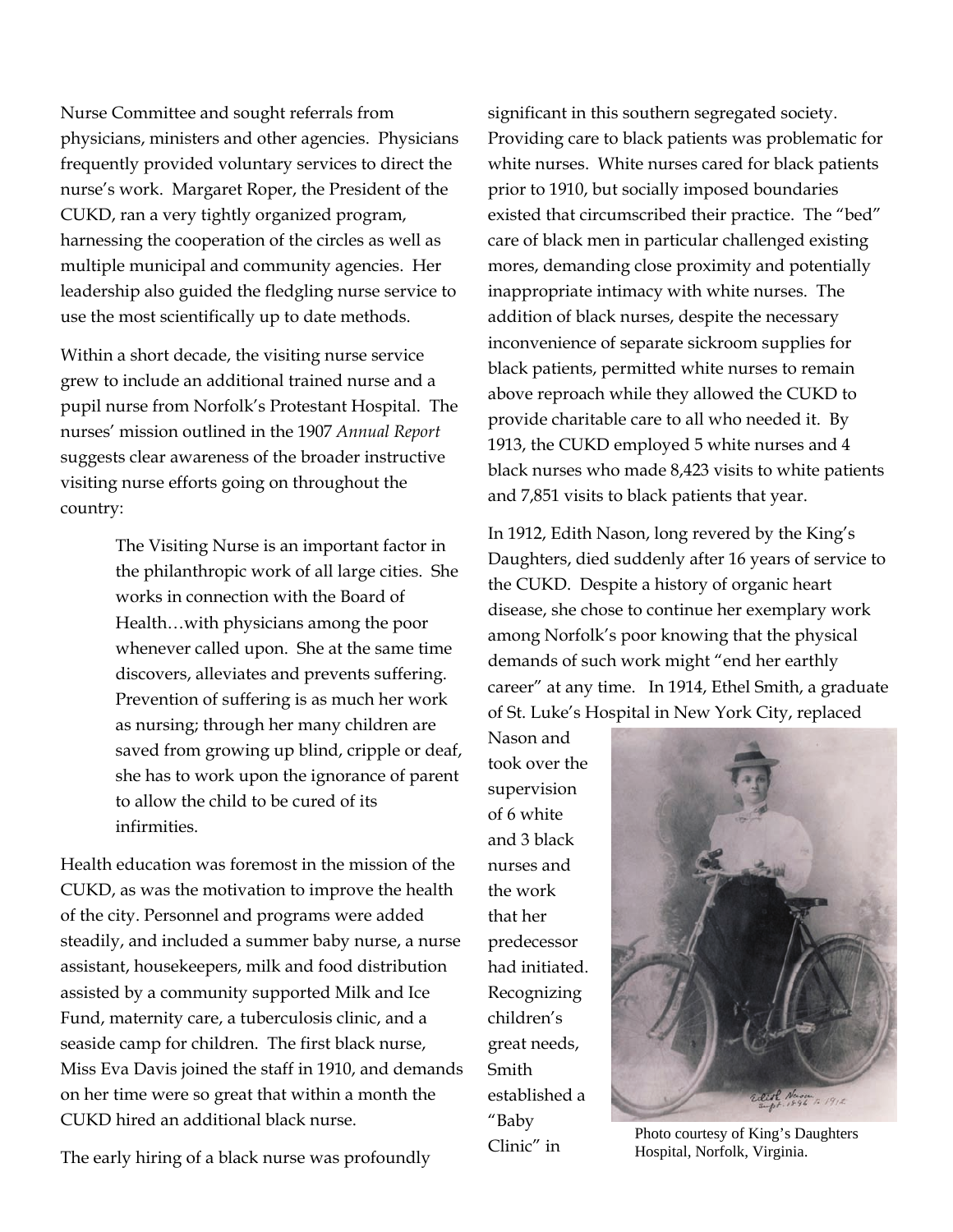May of 1914 that was held two times a week with the volunteer help of Dr. Lawrence Royster. The clinic registered 505 visits in the first six months, and word of mouth spread the news from mother to mother about the successes of the clinic.

Throughout this era, the CUKD focused heavily on children's care and the prevention of infant mortality. The Children's Bureau dedicated 1918 as the "Year of the Child," and as a result of this initiative the CUKD conducted a house-to-house survey of Norfolk to register births accurately. In so doing, they weighed and measured more than 3000 children. Nurses assisted in the management of pregnancy and delivery, and both mothers and babies were routinely followed for a year after delivery. Feeding problems were common and the following summarized a typical case:

> Baby 217 came to us at 6 months of age at less than birth weight. He was thought to be dead. He was fed with a medicine dropper for four days and four days more with a teaspoon before he had strength to nurse from a bottle. He is one of 9 children and mother works in the mill. The child was kept at headquarters day and night until he was able to go home with his 14 year old sister who learned to be a good nurse to him.

The Children's Clinic expanded, adding pediatricians, who reflected new specialties in eye, ear nose and throat, orthopedics, dermatology, pathology, anesthesia and dentistry to the daily clinic. Operations were performed at the clinic and the "crèche" or nursery kept children overnight when needed for "special treatment or care." When the Kiwanis Club donated a new clinic building in 1921, they promptly added another floor to be used for children requiring overnight care. By the mid-1920s the King's Daughters had a new superintendent, Miss Blanche Webb, a small complex of buildings devoted to their mission and 2 Ford

automobiles that carried the nurses to their visits and their many established health stations throughout the area. Their well-managed operation continued to grow in the subsequent decades, and in 1961 the CUKD opened the first hospital in Virginia devoted solely to children's care. They remain highly involved in the operation of the comprehensive, state of the art hospital today.

Several factors led to the success of the Kings Daughters. Initially, they were well-organized, fiscally responsible and responsive to the needs of their community, and had a loyal following. In addition, they collaborated well with various groups such as United Charities, the Red Cross, the YMCA/ YWCA, the health, welfare and civic authorities and diverse groups including the Jewish and the African-American communities within Norfolk. They maintained steady and long-tenured leadership. The original President, Margaret Roper Moss remained in her post for over 40 years, and three of the Superintendent nurses remained in their leadership posts leaving only due to illness or death. CUKD nurses served in administrative posts in Virginia's Graduate Nurses' Association and the Red Cross, and they were active in the American Nurses' Association (ANA) and National Organization of Public Health Nursing (NOPHN). Thus, they were tightly bound to organized nursing in Virginia and beyond. Finally, the King's Daughters as an organization remained vibrant because mothers passed along the Christian obligation of service to their daughters, who continued the work. According to their 1918 *Annual Report,* "The loving interest of the King's Daughters, in the work and those helped, surely makes for its greater success."

#### **Notes:**

 $<sup>1</sup>$  Annual Report, The City Union of the King's Daughters</sup> of Norfolk, Va. 1897.

2 Sara F. Gugle, History of the International Order of the Kings Daughters and Sons: 1896-1930 (Columbus, OH, Stoneman Press, 1931; reprinted by the International Order, 1986): 21.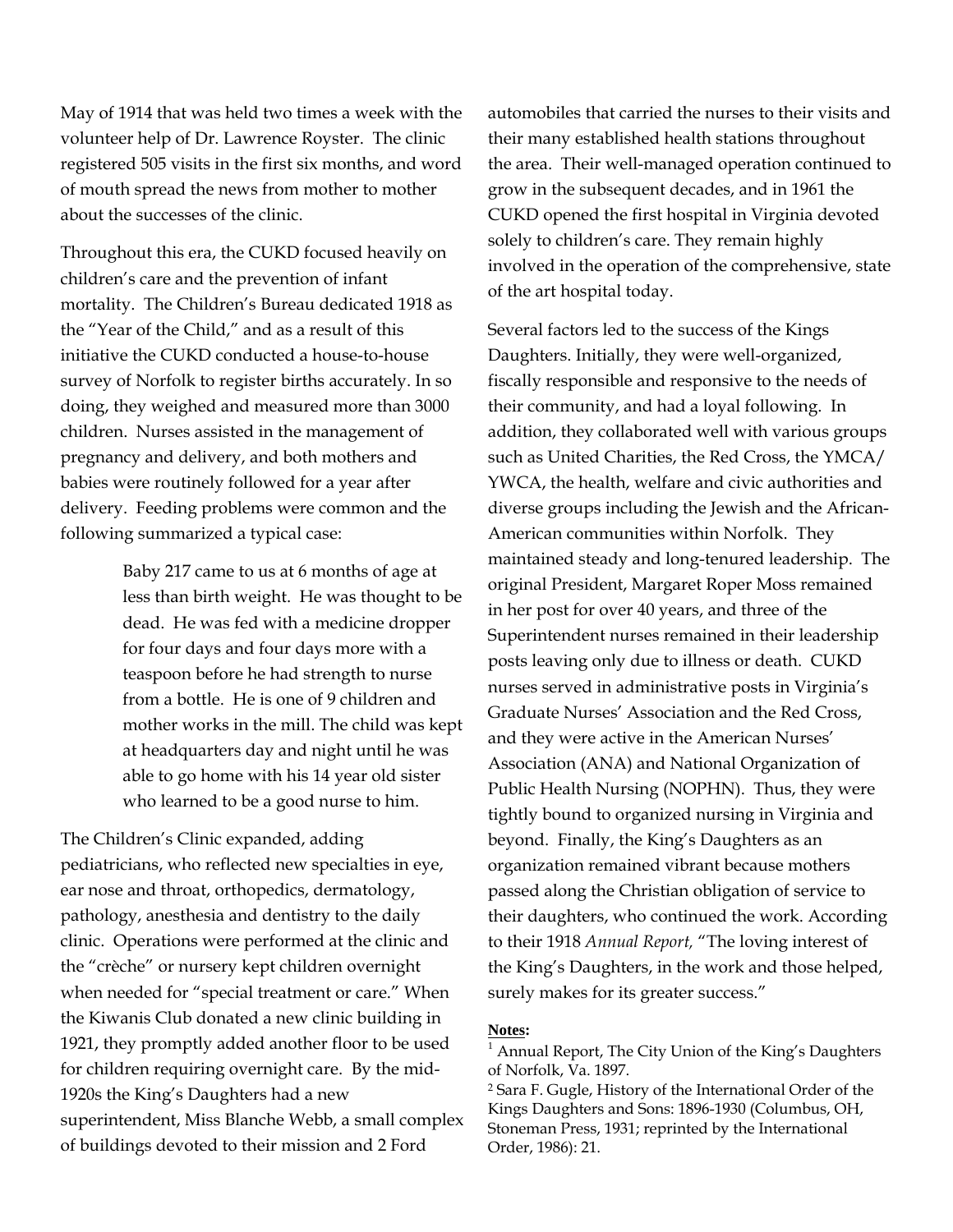3 This estimate is stated in Earl Lewis, In Their Own Interests (Berkley, University of California Press, 1993), 81. Lewis cites that then Norfolk Health Commissioner, Powhatan Schenck's Annual Reports of Officers, Boards, and Institutions of the Commonwealth of Virginia, table 2 in each volume for the years 1922-1931 located in the Library of Virginia, Richmond, Va.

4 Jeffrey Brosco, "The Early History of the Infant Mortality Rate in America: "A Reflection Upon the Past and a Prophesy of the Future," Pediatrics,103 (1999):478- 485.

5 Annual Report, The City Union of the King's Daughters of Norfolk, Va. 1897.

6 Annual Report, The City Union of the King's Daughters of Norfolk, Va. 1907.

7 Annual Report, City Union of the King's Daughters, 1911.

8 Ibid. The Colored Branch of the Needlework Guild gladly supplied separate linen/equipment closet. For a good discussion of racial issues facing visiting nurses in the South, see Karen Buhler-Wilkerson, No Place Like Home (Baltimore, Johns Hopkins Press, 2001): 90-97.

<sup>9</sup> Annual Report, City Union of the King's Daughters, 1912.

10 Annual Report, City Union of the King's Daughters, 1914.

11 Annual Report, The City Union of the King's Daughters, 1918. Powhatan Schenk, Health

Commissioner of Norfolk wrote a congratulatory letter which was included in this 1918 report.

12 Annual Report, City Union of the King's Daughters, September 30, 1917.

13 Annual Report, City Union of the King's Daughters, 1919.

14Annual Report, City Union of the King's Daughters, 1916.

15 The Norfolk City Union of the King's Daughters, 1897- 1947. The additional floor was added in 1924.

16 Ibid. Blanche Webb was a public health-trained nurse (Columbia) who had worked at Henry Street Settlement. She replaced Ethel Smith who resigned for health reasons.

17 Annual Report, The City Union of the King's Daughters, 1918.

The author gratefully acknowledges the assistance of those in the office of the CUKD at Children's Hospital of the King's Daughters in Norfolk, who allowed unlimited access to the original records of the CUKD. This article partially reflects content of Chapter 3 of the author's dissertation: "From Charity to an Able Body: the Care of Disabled Children in Virginia, 1910-1935." University of Pennsylvania, 2007.

#### **Center Acquisitions**

- Megan Benckert -- additions to the Nursing Students Without Borders collection
- Barbara Brodie nursing history books
- Ellen Deppe Red Cross Home Nursing, 1951.
- Margaret Easter Society in Crisis group papers.
- Mary Gibson nursing history book

Virginia Hayes – Johns Hopkins Hospital School of Nursing Certificate of Completion, 1958.

Louise Ivanov – additions to the Nursing Students Without Borders collection

Arlene Keeling – baby scale, invalid feeder, historic nursing texts

Jeanette Lancaster – inkwell and quill pens, public health nursing books

Victoria Menzies — nursing history books

Barbara Parker – The Magazine of Albemarle County History, vol. 64, 2006.

Kathryn Reid – nursing history books

Sylvia Rinker – CNHI history documents

Shelby Shires – letter from Roy Beazley, MA, RN, Director of Nursing Education and Department of Nursing Services, 1946-1952.

Audrey Snyder -- additions to the Nursing Students Without Borders collection

James Stuart, www.jimmy'spictures.com – UVA School of Nursing 2007 graduation photos.

Esther Thatcher -- additions to the Nursing Students Without Borders collection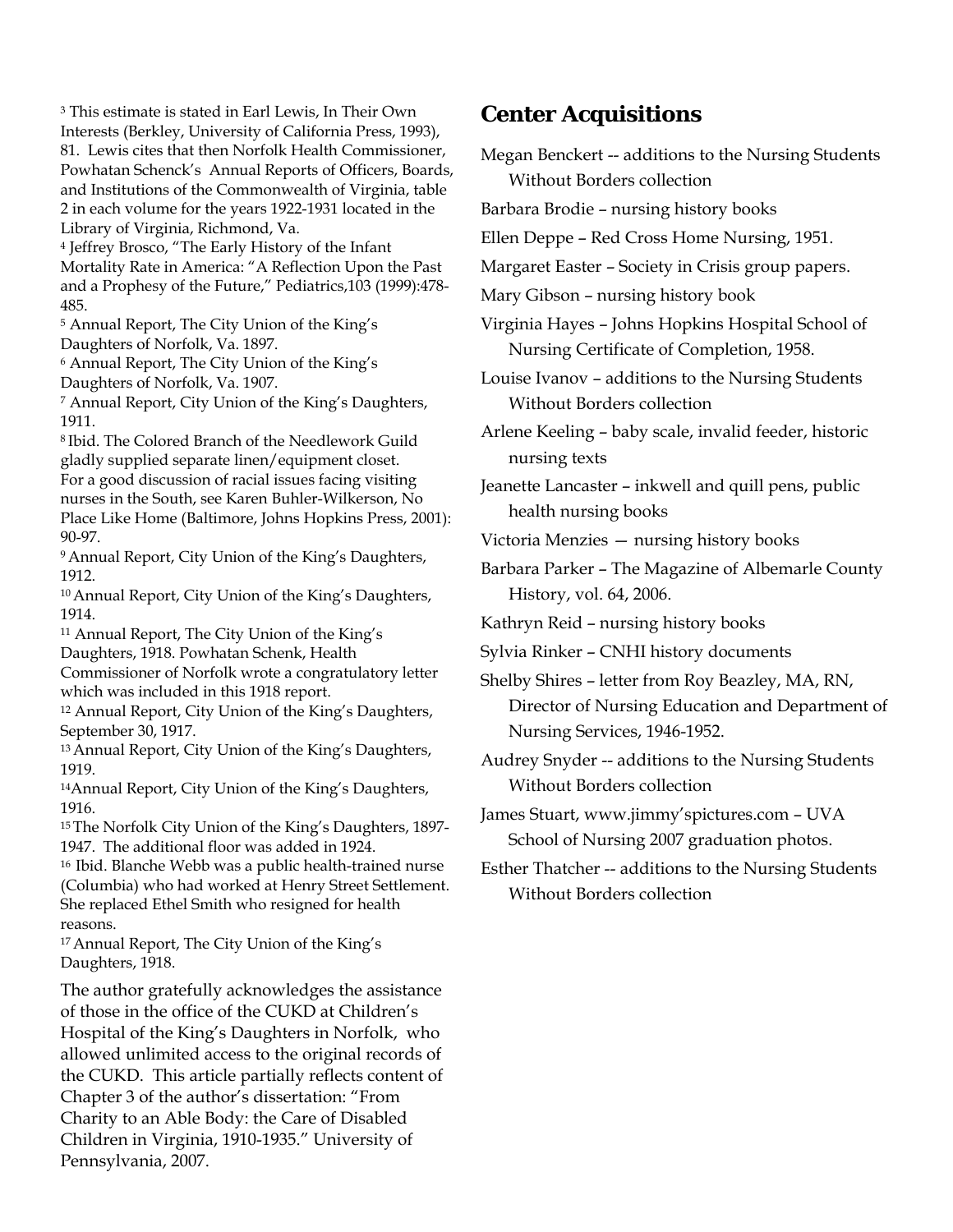# **Snippets from the Past**

For much of the 20th century American mothers have drawn on the advice of pediatricians on how to care and feed their infants. This advice has changed over time but below is the eminent pediatrician, Dr. Emmett Holt's, advice to mothers and nurses in 1920 on the infant's need for an abundance of fresh air as he grows.

#### Fresh Air

"Fresh air is required to renew and purify the blood, and that is just as necessary for health and growth as proper food. The appetite is improved, the digestion is better, the cheeks become red, and all signs of health are seen".

The baby should be have periods of airing both indoors and outside. "The nursery should be aired at least twice a day—in the morning after the child's bath, and again in the evening

before the child is put to bed for the night. Airing may begin with a healthy child, even in cold weather, when he is one month old, at first for only 15 or 20 minutes at a time. This period may be gradually lengthened by 10 or 15 minutes each day until it is four or five hours. This airing may be continued in almost all kinds of weather. …. Instead of rendering the child liable to take cold, [airing] is the best means of preventing colds."

"The child should be dressed with bonnet and light coat as if for the street and placed in its crib or carriage which should stand a few feet from the window. All the windows are then thrown wide open, but the doors closed to prevent draughts. Screens are not necessary."

The age of the child's first venture into the out-



doors vary: "In summer, when one week old; in spring and fall, usually at about one month; in winter, when about three months old, but only on pleasant days, being kept in the sun and out of the wind. In sharp winds, when the ground is covered with melting snow and when it is extremely cold [the child should not go out]. A child under four month should not usually go out if the temperature is below freezing; or one under eight months if it is below 29 degrees F".

When out in the air it is important to see that "the wind never blows in the [child's] face, that his feet are properly covered and warm, and that the sun is never allowed to shine into his eyes"

"Exceptions to all the above statements are to be made in the case of very small and especially delicate infants. Though they should have fresh air in abundance, they should be much more carefully protected against the cold."

L. Emmett Holt M.D. LL.D (1920) *The Care and Feeding of Children: A* Catechism for the Use of Mothers and Children's Nurses. New York: D. Appleton and Company, 27-30.

Barbara Brodie RN, PhD, FAAN Madge M. Jones Professor of Nursing Emerita CNHI Associate Director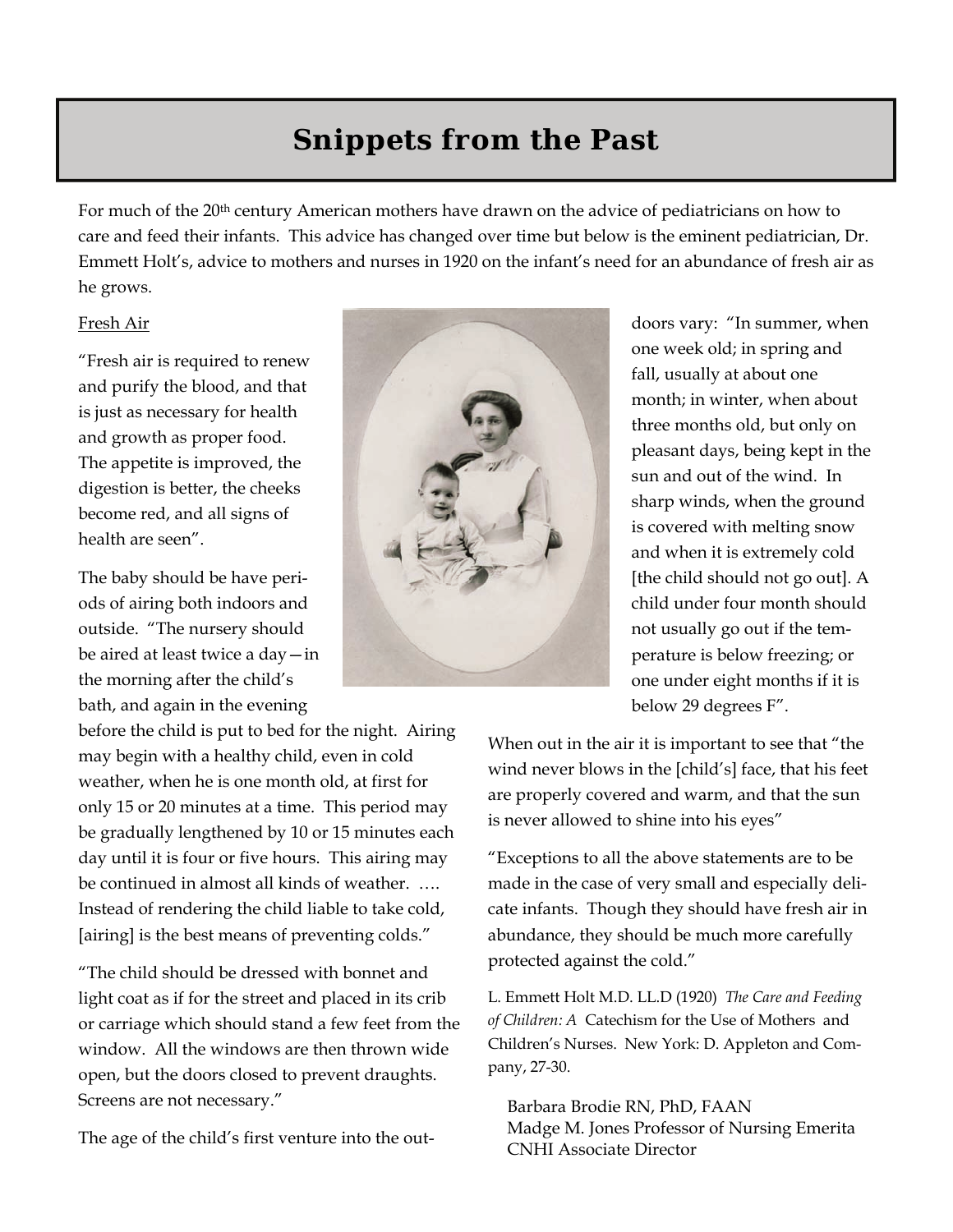### **Center Contributors February 2007-January 2008**

#### **Randolph Society**

Lorraine and William Albrecht American Association of Neuroscience Nurses Ellen Baer Barbee Bancroft Janis Peacock Bellack Marjorie Glaser Binder Barbara Brodie+ Sue C. & Dudley Bryant Janet Colaizzi Thelma Shobe & Montford G. Cook George E. & Linda R. Davies Pauline and Albert Dessertine Barbara H. Dunn Janet L. Fickeissen Annette Gibbs Mary Eckenrode Gibson Julie and Kal Howard Arlene W. Keeling Richard P. Keeling John C. Kirchgessner Joan E. Lynaugh National Association of Pediatric Nurse Practitioners National Organization of Nurse Practitioner Faculties Sarah N. Nicholson Pediatric Nursing Certification Board Rita and John Pickler Denise Geolot Sherer UVA School of Nursing Alumni Council Dick & Donna Vinal Jeanette Waits

#### **Pember Society**

Jane Balint Lorna Mill Barrell Irving H. & Jacqueline S. Brownfield Beta Kappa Chapter, Sigma Theta Tau Maxine Craddock & Henry L. Burton Leonard F. & Betty Elliott Coyner Marilyn E. Flood Marion and Jack Hunter Virginia G. Leake Carolyn F. & Michael L. MacCormac James L. Maddex, Jr. JoAnne H. Peach<sup>∞</sup> Lisa A. Plowfield & John A. Harrelson, Jr. Gay A. Redcay James M. & Sylvia D. Rinker Karen Moomaw Rose Betty D. Vansant Mary Louise Wicker Paula Doyle Zeanah

#### **Beazley Society**

Association of State and Territorial Directors of Nursing Alice Mae Auciello Cynthia L. Balin Marie P. Basti Rebecca Bowers Billye Jean Brown Janet L. Bryant Lucy D. Buckholz Dale & Joy Buck Lawrence R. Burwell

Katherine C. Cabell<sup>∞</sup> ° Jim & Sarah C. Cargile Jeanette G. Chamberlain Janis C. Childs Rita K. Chow George E. & Deborah C. Conway<sup>∞</sup> Joseph S. Cragwall, Jr. Cheryl J. & James P. Dumont Julie & Ron Fairman Renee S. Gordon<sup>∞</sup> Elaine R. Graf Doris S. & Charles W. Greiner<sup>++</sup> Susan Ford Hammaker Carol S. Helmstadter Nancy Hoffart Lucie S. Kelly Joanne K. & David A. Koepnick Mary D. Lagerwey B. Jeanette & Wade Lancaster++‡ Burden S. Lundgren Ruth G. Manchester Diane J. Mancino Therese Meehan Elfrida H. Nord Kathy H. O'Kelley Robert V. Piemonte Frances M. & H. Harwood Purcell Richard A. Ridge Josephine S. Runnion Shelby F. Shires Judith M. Stanley James W. Stuart Patrick & Sue Childers Taylor<sup>∞</sup> Sharon Williams Utz Veltman Investment Services Paul N. Veltman Wendy Jane Wolf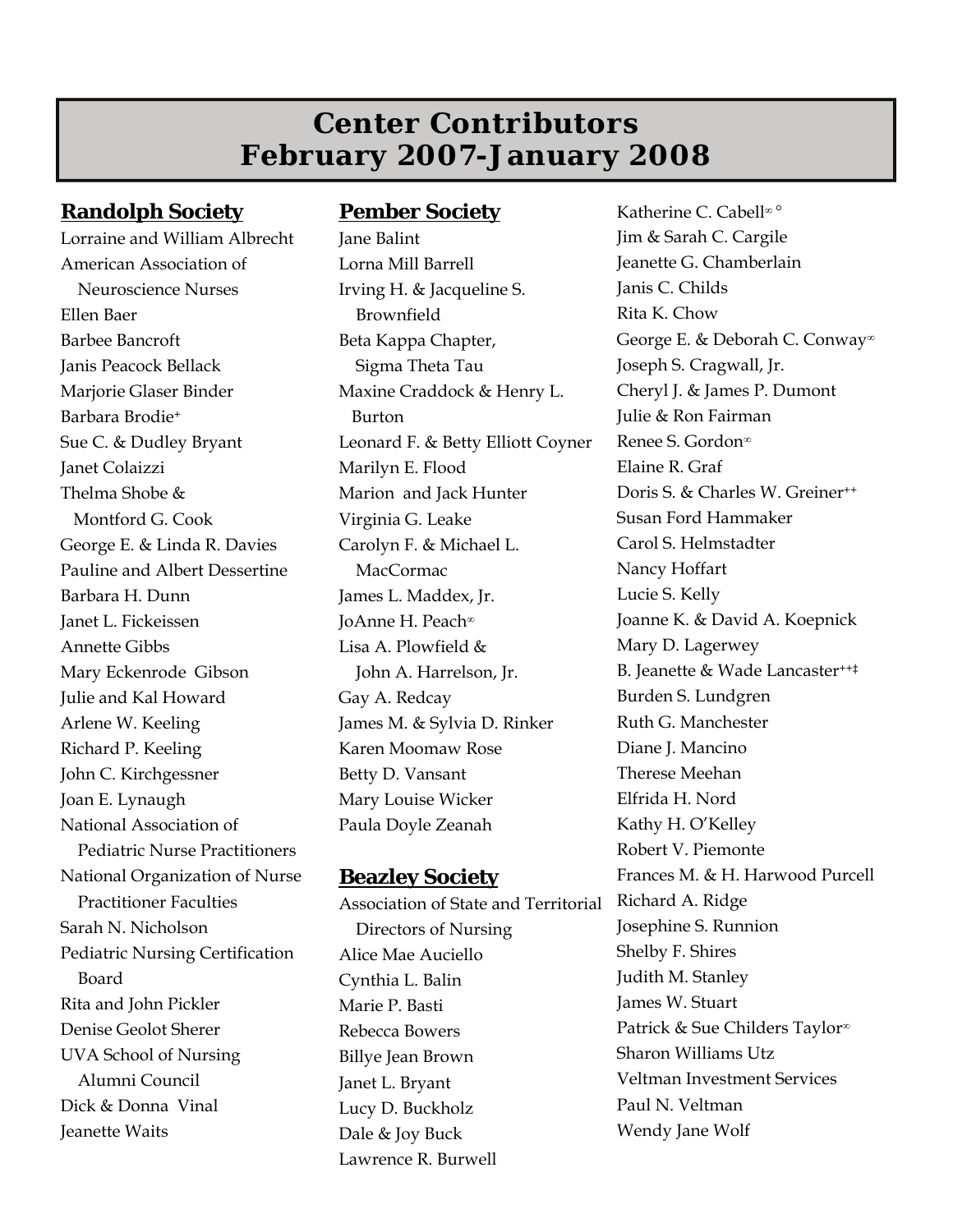### **Center Contributors February 2007-January 2008**

#### **Center Supporter**

James H. Barton, III<sup>∞</sup> Mary Ann Burnam Tamera Cauthorne-Burnette Ruth R. Chitwood Cindi Colyer & Jeff Allen\* Richard P. & Alexandra B. Cunningham<sup>∞</sup> ° Margaret Easter Jonathon Erlen Lucie L. Ferguson Mildred J. Fitzgerald Gale C. Garner Beth & Chris Ginter Deborah Gleason-Morgan Carol J. Gleit Barbara Ann Graham Harry A. Henkel, Inc.<sup>∞</sup> Wanda C. Heistandt Lynn Houweling Mary Virginia King Laura J. Markman Adrian S. Melissinos Helen Yura Petro Roberta H. Romeo Deborah A. Sampson Cynthia W. & John R. Sanborn Margarete Sandelowski Karen Saunders Todd L. Savitt Audrey C. Silveri Thomas D. Smith Wallace M. & Susan Fry Starke<sup>∞</sup> Mrs. James W. Stone David V. Strider, Jr. Barbra M. Wall Alice Lorraine Wallenborn Arlene G. & David K. Wiens

#### **Friends of the Center**

David C. Black<sup>∞</sup> Leonard R. & Rosa Lee Bogaev Virginia C. Dericks Grace P. Erickson Josephine C. Garrett Dorothy E. Gregg Gladys W. Harris Jeanne J. Kiefner Mary Elizabeth Knight‡ Lynn K. Laning Stephen M. & Rita J. Loderick<sup>∞</sup> ° Martha McClellan<sup>∞</sup> Ann T. McKennis Mr. & Mrs. Edward T. Miles<sup>∞</sup> John L. Parascandola Natalie N. Riegler Nancy Gray Rockers Mary T. Sarnecky, Col. (Ret.) Carla Schissel Vicki Lynn & William P. Schwab\* Levato J. & John C. Thomas\*\* Mary Ann Turjanica

\*In honor of Dr. Barbara Brodie. °Includes gifts in memory of Doris B. Gregory. <sup>∞</sup>Includes gifts in memory of Luther Gregory. +Includes gift in memory of Kathryn McKee Hammond. \*\*In memory of Mrs. Pauline H. King. ‡Includes gifts in memory of Samuel H. Street. ++Includes gifts in memory of William W. Woodard, II.

> **Thank You for Your Support!**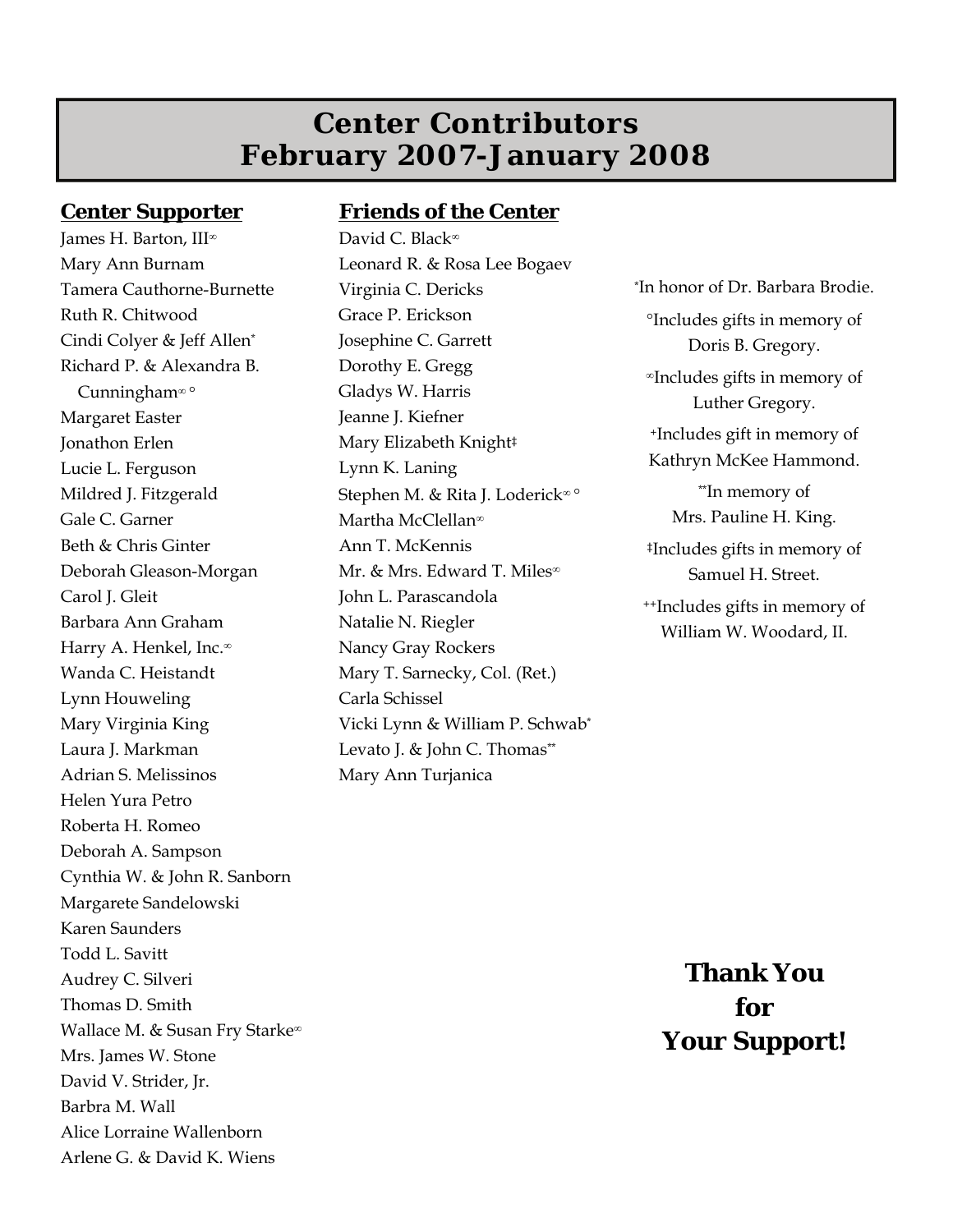# **Nursing and Medical History Opportunities**

#### **Dr. Barbara Brodie to Keynote American Association for the History of Nursing 25th Annual Research Conference**

The Keynote Speaker for the 2008 AAHN Annual Conference is **Barbara Brodie, PhD, RN, FAAN, Emeritus Professor and Associate Director, Center for Nursing Historical Inquiry, School of Nursing, University of Virginia.** The American Association for the History of Nursing and the School of Nursing, University of Pennsylvania, are cosponsoring the Association's twenty-fifth annual conference to be held in Philadelphia, Pennsylvania, September 25-28, 2008. The American Association for History of Nursing is celebrating 25 years of Historical Nursing Research at the 2008 conference, and welcomes all scholars, students and individuals wishing to attend this event.

For further information regarding the conference please visit the AAHN website at:

www.aahn.org

#### **Medical History Conferences**

The American Association for the History of Medicine Rochester, New York April 10-13, 2008 Additional information: www.histmed.org

Canadian Association for the History of Nursing Toronto, Canada June 5-7, 2008. Additional information: www.cahn-achn.ca

Workgroup of European Nurse Researchers (WENR) Conference Vienna, Austria September 2-5, 2008 Additional information: www.oegkv.at.

The Southern Association for the History of Medicine and Science Annual Meeting Feb. 29-Mar. 1, 2008 University of Gainseville, Florida Additional information: www.sahms.net

The Society for the Social History of Medicine Glasgow, Scotland September 3-5, 2008 Additional information: www.sshm.org

#### **BARBARA BRODIE NURSING HISTORY FELLOW 2009**

*The Center for Nursing Historical Inquiry Barbara Brodie Nursing History Fellowship*, a postdoctoral award, is open to nurses engaged in historical scholarship that advances the field of nursing history. Applications for the \$3000 award are due October 15, 2008, and the recipient will be announced in December, 2008. The selected Barbara Brodie Nursing History Fellow will present a paper from their research in the Center's History Forum series.

Selection of the fellow will be based on the scholarly quality of the investigator's project including: the clarity of the project's purpose, its rationale and significance, the rigor of its methodology and questions posed, and its potential contributions to the field of nursing.

The application and a curriculum vitae should be sent to Dr. Arlene Keeling, Director, Center for Nursing Historical Inquiry, University of Virginia School of Nursing, PO Box 800782, McLeod Hall, Charlottesville, Virginia 22908. Applications are available on the Center's Web site, at:

**www.nursing.virginia.edu/Research/cnhi/fellowship.aspx**.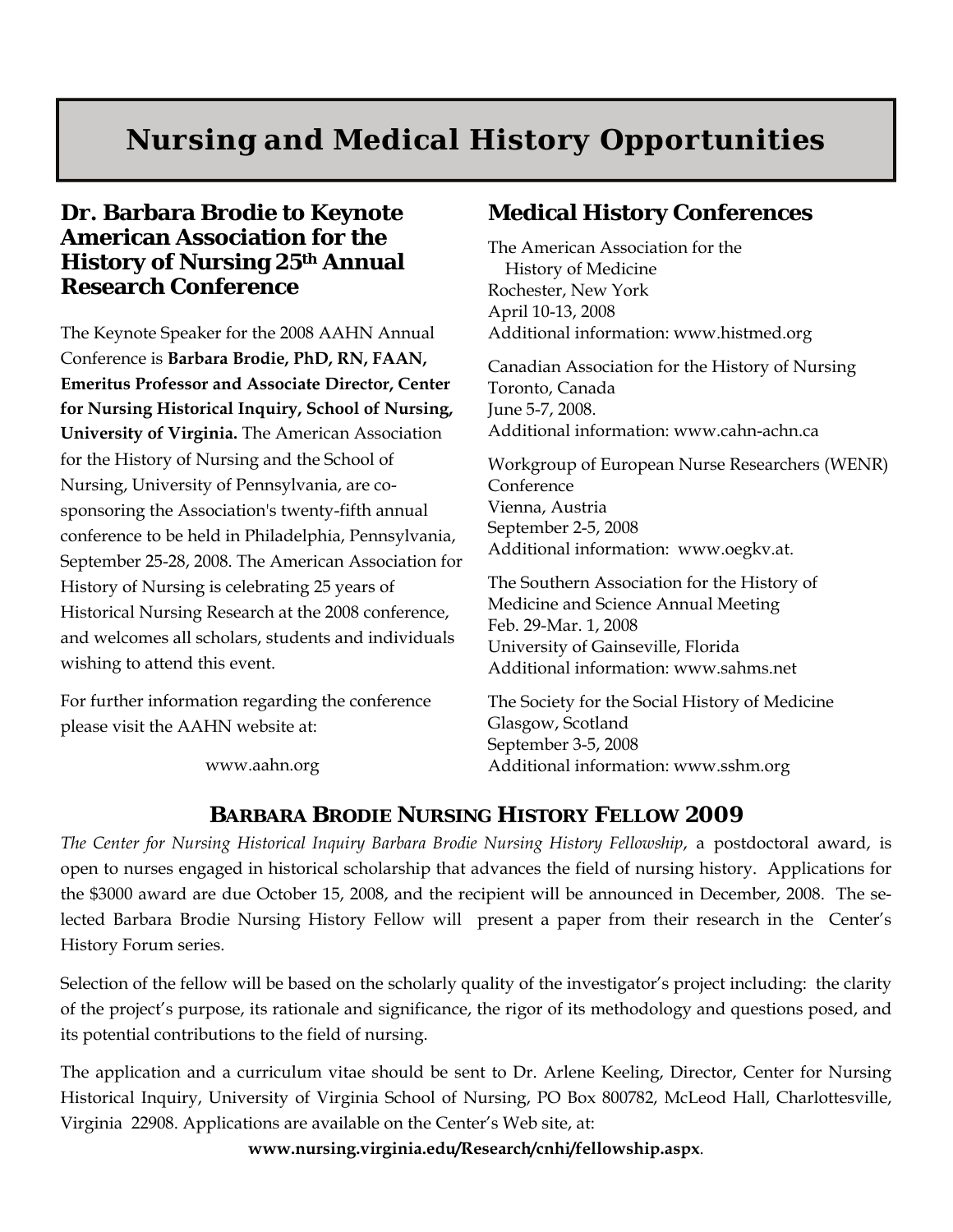# **From the CNHI Photo Collection**



American nurse caring for French child, 1918. CNHI Photographic Collections.